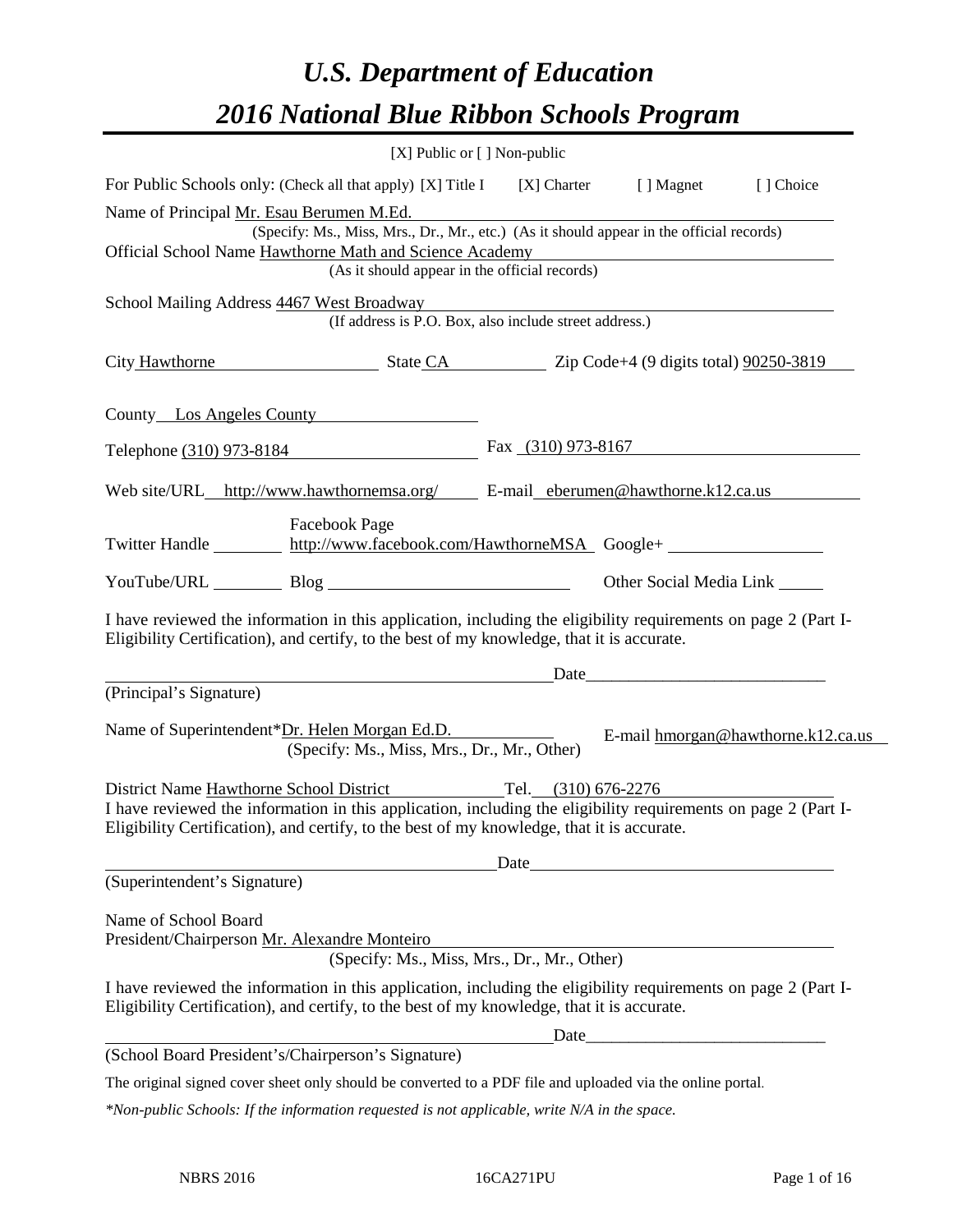The signatures on the first page of this application (cover page) certify that each of the statements below, concerning the school's eligibility and compliance with U.S. Department of Education and National Blue Ribbon Schools requirements, are true and correct.

- 1. The school configuration includes one or more of grades K-12. (Schools on the same campus with one principal, even a K-12 school, must apply as an entire school.)
- 2. The public school has met their state's accountability requirements (i.e., avoided sanctions) in participation, performance in reading (or English language arts) and mathematics, and other academic indicators (i.e., attendance rate and graduation rate) using the most recent accountability results available for the year prior to nomination.
- 3. To meet final eligibility, a public school must meet the state's accountability requirements (i.e., avoided sanctions) in participation, performance in reading (or English language arts) and mathematics, and other academic indicators (i.e., attendance rate and graduation rate) for the year in which they are nominated (2015-2016) and be certified by the state representative. Any status appeals must be resolved at least two weeks before the awards ceremony for the school to receive the award.
- 4. If the school includes grades 7 or higher, the school must have foreign language as a part of its curriculum.
- 5. The school has been in existence for five full years, that is, from at least September 2010 and each tested grade must have been part of the school for the past three years.
- 6. The nominated school has not received the National Blue Ribbon Schools award in the past five years: 2011, 2012, 2013, 2014, or 2015.
- 7. The nominated school has no history of testing irregularities, nor have charges of irregularities been brought against the school at the time of nomination. The U.S. Department of Education reserves the right to disqualify a school's application and/or rescind a school's award if irregularities are later discovered and proven by the state.
- 8. The nominated school or district is not refusing Office of Civil Rights (OCR) access to information necessary to investigate a civil rights complaint or to conduct a district-wide compliance review.
- 9. The OCR has not issued a violation letter of findings to the school district concluding that the nominated school or the district as a whole has violated one or more of the civil rights statutes. A violation letter of findings will not be considered outstanding if OCR has accepted a corrective action plan from the district to remedy the violation.
- 10. The U.S. Department of Justice does not have a pending suit alleging that the nominated school or the school district as a whole has violated one or more of the civil rights statutes or the Constitution's equal protection clause.
- 11. There are no findings of violations of the Individuals with Disabilities Education Act in a U.S. Department of Education monitoring report that apply to the school or school district in question; or if there are such findings, the state or district has corrected, or agreed to correct, the findings.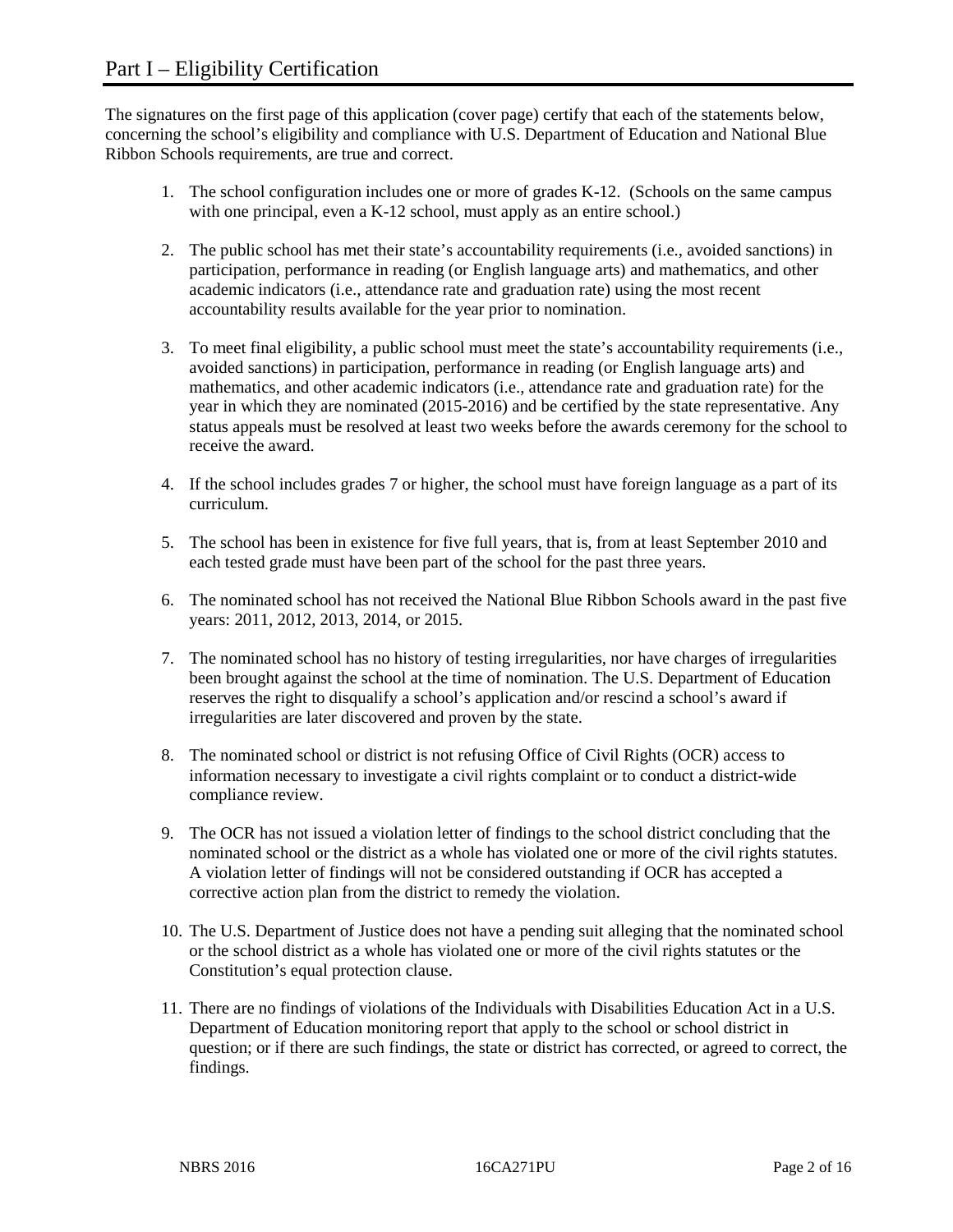#### **Data should be provided for the most recent school year (2015-2016) unless otherwise stated.**

#### **DISTRICT**

1. Number of schools in the district  $\overline{7}$  Elementary schools (includes K-8) (per district designation): 3 Middle/Junior high schools 1 High schools 0 K-12 schools

11 TOTAL

**SCHOOL** (To be completed by all schools)

2. Category that best describes the area where the school is located:

[X] Urban or large central city [ ] Suburban with characteristics typical of an urban area [ ] Suburban [ ] Small city or town in a rural area [ ] Rural

3. Number of students as of October 1, 2015 enrolled at each grade level or its equivalent in applying school:

| Grade                           | # of         | # of Females | <b>Grade Total</b> |
|---------------------------------|--------------|--------------|--------------------|
|                                 | <b>Males</b> |              |                    |
| <b>PreK</b>                     | 0            | $\theta$     | 0                  |
| K                               | 0            | 0            | 0                  |
| $\mathbf{1}$                    | 0            | 0            | 0                  |
| $\overline{2}$                  | 0            | 0            | 0                  |
| 3                               | 0            | 0            | $\theta$           |
| 4                               | 0            | 0            | 0                  |
| 5                               | 0            | 0            | 0                  |
| 6                               | 0            | 0            | 0                  |
| 7                               | 0            | 0            | 0                  |
| 8                               | 0            | 0            | 0                  |
| 9                               | 75           | 76           | 151                |
| 10                              | 68           | 85           | 153                |
| 11                              | 68           | 76           | 144                |
| 12 or higher                    | 56           | 64           | 120                |
| <b>Total</b><br><b>Students</b> | 267          | 301          | 568                |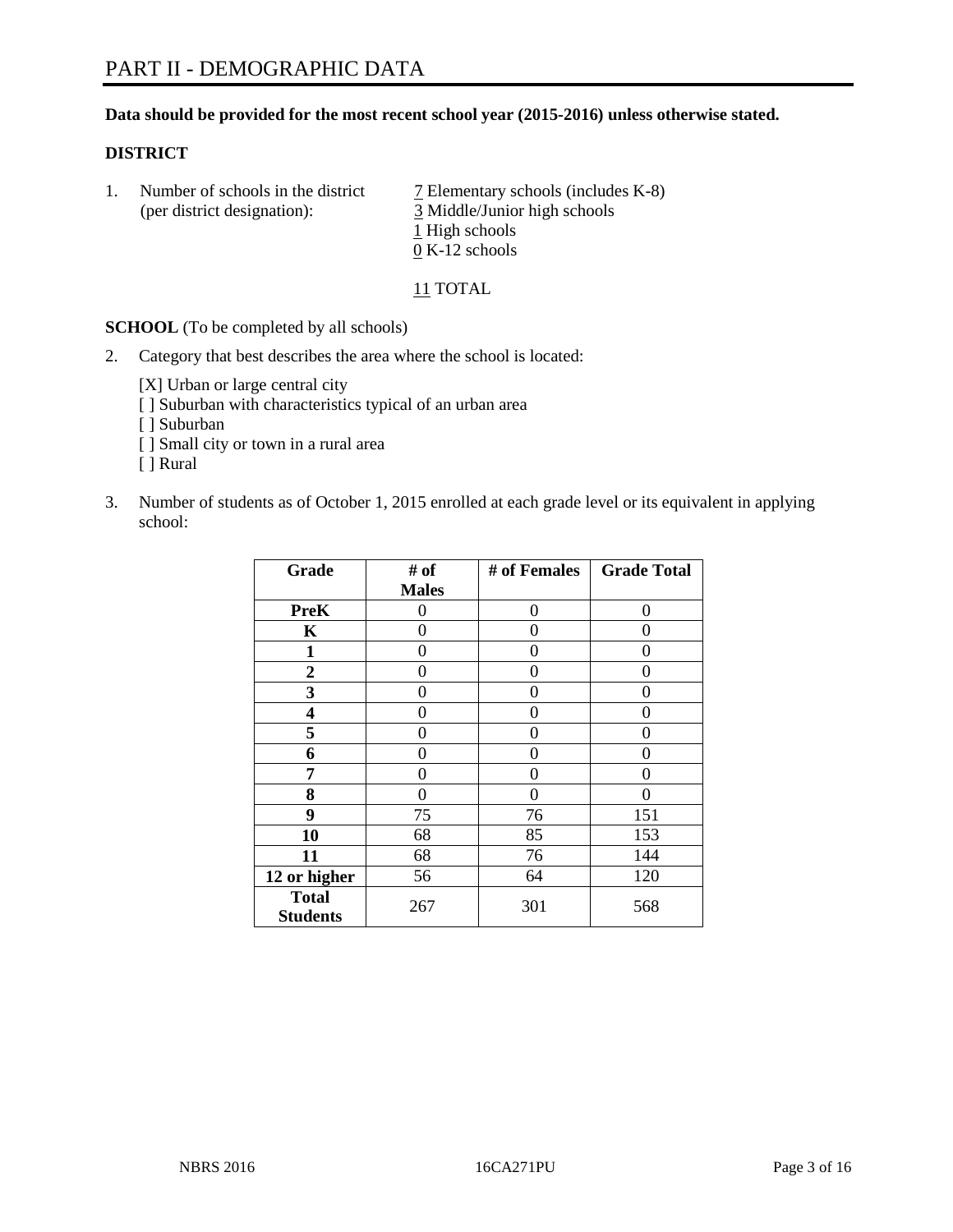the school: 11 % Asian

4. Racial/ethnic composition of  $\underline{0}$  % American Indian or Alaska Native 11 % Black or African American 73 % Hispanic or Latino 1 % Native Hawaiian or Other Pacific Islander 4 % White 0 % Two or more races **100 % Total**

(Only these seven standard categories should be used to report the racial/ethnic composition of your school. The Final Guidance on Maintaining, Collecting, and Reporting Racial and Ethnic Data to the U.S. Department of Education published in the October 19, 2007 *Federal Register* provides definitions for each of the seven categories.)

5. Student turnover, or mobility rate, during the  $2014 - 2015$  school year:  $6\%$ 

This rate should be calculated using the grid below. The answer to (6) is the mobility rate.

| <b>Steps For Determining Mobility Rate</b>         | Answer |  |
|----------------------------------------------------|--------|--|
| (1) Number of students who transferred to          |        |  |
| the school after October 1, 2014 until the         | 3      |  |
| end of the 2014-2015 school year                   |        |  |
| (2) Number of students who transferred             |        |  |
| <i>from</i> the school after October 1, 2014 until | 33     |  |
| the end of the 2014-2015 school year               |        |  |
| (3) Total of all transferred students [sum of      | 36     |  |
| rows $(1)$ and $(2)$ ]                             |        |  |
| (4) Total number of students in the school as      | 565    |  |
| of October 1, 2014                                 |        |  |
| (5) Total transferred students in row (3)          | 0.064  |  |
| divided by total students in row (4)               |        |  |
| $(6)$ Amount in row $(5)$ multiplied by 100        | 6      |  |

6. English Language Learners (ELL) in the school:  $3\%$ 

17 Total number ELL

Specify each non-English language represented in the school (separate languages by commas): Pilipino (Tagalog), Arabic, Spanish, Cebuano, Bengali, Vietnamese, Hindi, German, Korean, Burmese, Farsi, Urdu

- 7. Students eligible for free/reduced-priced meals: 77 % Total number students who qualify: 437
- 8. Students receiving special education services: 6 %

31 Total number of students served

Indicate below the number of students with disabilities according to conditions designated in the Individuals with Disabilities Education Act. Do not add additional conditions. It is possible that students may be classified in more than one condition.

| 0 Orthopedic Impairment                   |
|-------------------------------------------|
| 10 Other Health Impaired                  |
| 13 Specific Learning Disability           |
| 6 Speech or Language Impairment           |
| 1 Traumatic Brain Injury                  |
| $Q$ Visual Impairment Including Blindness |
| 0 Developmentally Delayed                 |
|                                           |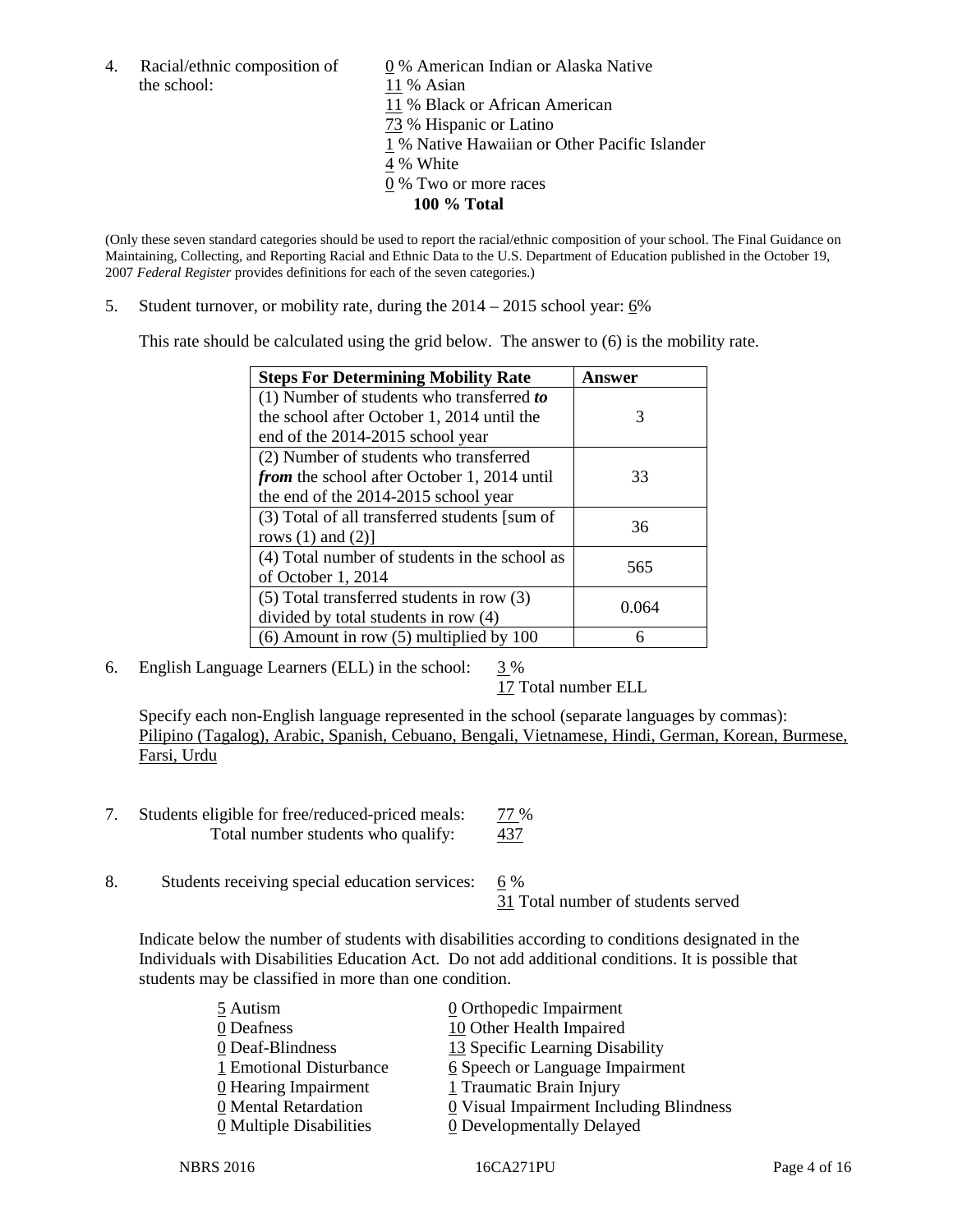- 9. Number of years the principal has been in her/his position at this school:  $6$
- 10. Use Full-Time Equivalents (FTEs), rounded to nearest whole numeral, to indicate the number of school staff in each of the categories below:

|                                       | <b>Number of Staff</b> |
|---------------------------------------|------------------------|
| Administrators                        |                        |
| Classroom teachers                    | 23                     |
| Resource teachers/specialists         |                        |
| e.g., reading, math, science, special |                        |
| education, enrichment, technology,    |                        |
| art, music, physical education, etc.  |                        |
| Paraprofessionals                     |                        |
| Student support personnel             |                        |
| e.g., guidance counselors, behavior   |                        |
| interventionists, mental/physical     |                        |
| health service providers,             |                        |
| psychologists, family engagement      |                        |
| liaisons, career/college attainment   |                        |
| coaches, etc.                         |                        |

- 11. Average student-classroom teacher ratio, that is, the number of students in the school divided by the FTE of classroom teachers, e.g.,  $22:1$   $24:1$
- 12. Show daily student attendance rates. Only high schools need to supply yearly graduation rates.

| <b>Required Information</b> | 2014-2015 | 2013-2014 1 | 2012-2013 | 2011-2012 | 2010-2011 |
|-----------------------------|-----------|-------------|-----------|-----------|-----------|
| Daily student attendance    | 98%       | 99%         | 98%       | 97%       | 99%       |
| High school graduation rate | 99%       | 99%         | 96%       | 98%       | 97%       |

#### 13. **For high schools only, that is, schools ending in grade 12 or higher.**

Show percentages to indicate the post-secondary status of students who graduated in Spring 2015.

| <b>Post-Secondary Status</b>                  |     |
|-----------------------------------------------|-----|
| Graduating class size                         | 110 |
| Enrolled in a 4-year college or university    | 47% |
| Enrolled in a community college               | 47% |
| Enrolled in career/technical training program | 0%  |
| Found employment                              | 0%  |
| Joined the military or other public service   | 0%  |
| Other                                         | 60/ |

14. Indicate whether your school has previously received a National Blue Ribbon Schools award. Yes X No

If yes, select the year in which your school received the award. 2010

15. In a couple of sentences, provide the school's mission or vision statement.

HMSA maintains a positive learning environment to help all students develop a college-going identity to transform their college and career aspirations and expectations into reality.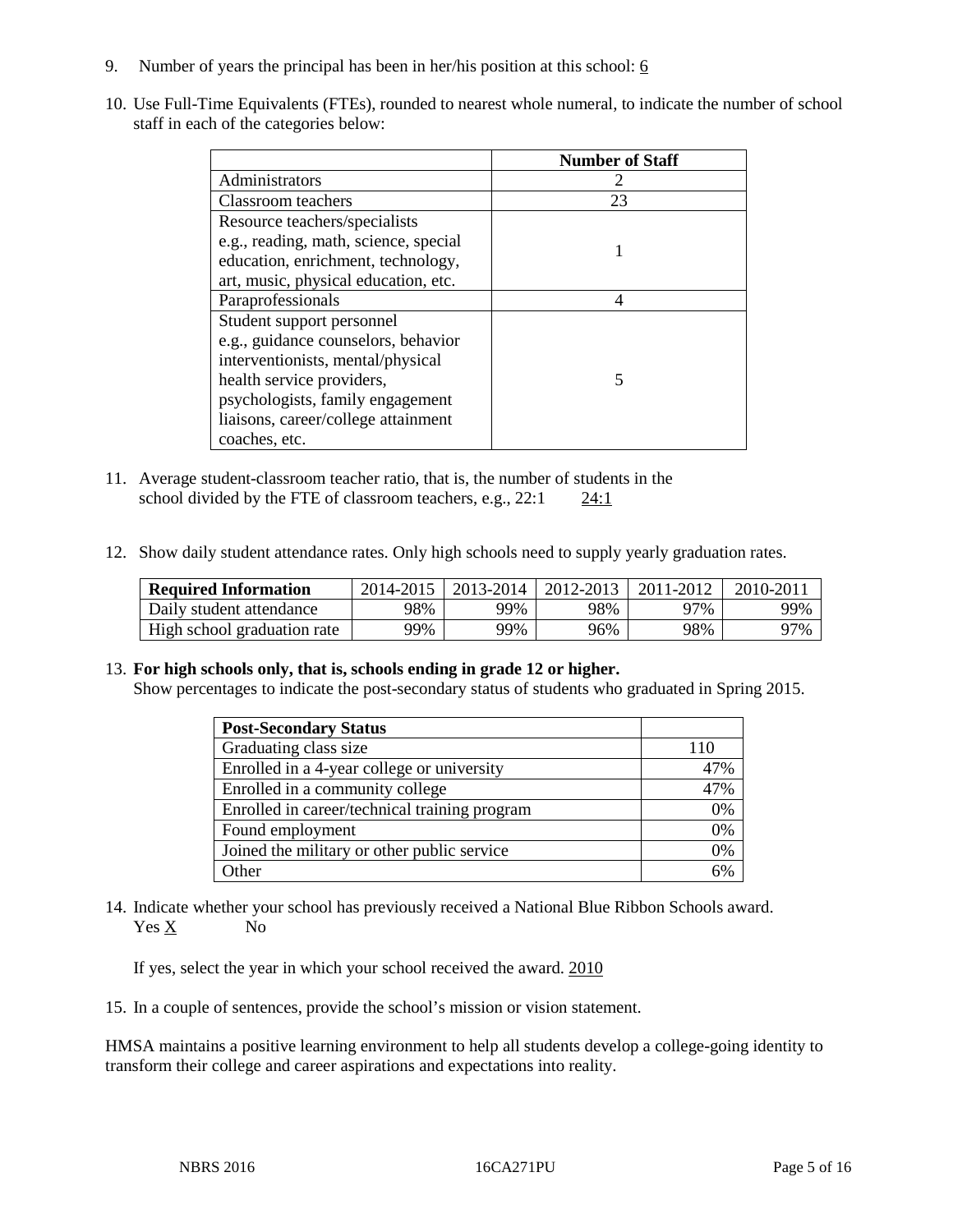16. **For public schools only**, if the school is a magnet, charter, or choice school, explain how students are chosen to attend.

Random Lottery – If the school receives more applications then there are available spaces, the school will conduct a random lottery at the district office. The remainder of the students will participate in a random drawing for the remaining spaces and any student whose number is beyond the available space is placed on the wait-list. Admission preferences are listed below.

1. Siblings of currently enrolled students.

2. Students who have continuously enrolled and completed grades 6 through 8 at a school governed by the Hawthorne School District.

3. Students who have continuously enrolled and completed grades 7 through 8 at a school governed by the Hawthorne School District.

4. Students who have continuously enrolled and completed grade 8 at a school governed by the Hawthorne School District.

5. Residents of areas served by the Hawthorne School District.

- 6. Children of the paid staff of HMSA and the Hawthorne School District.
- 7. Residents of other school districts within California.

Students on the wait-lists shall be carried forward from year to year.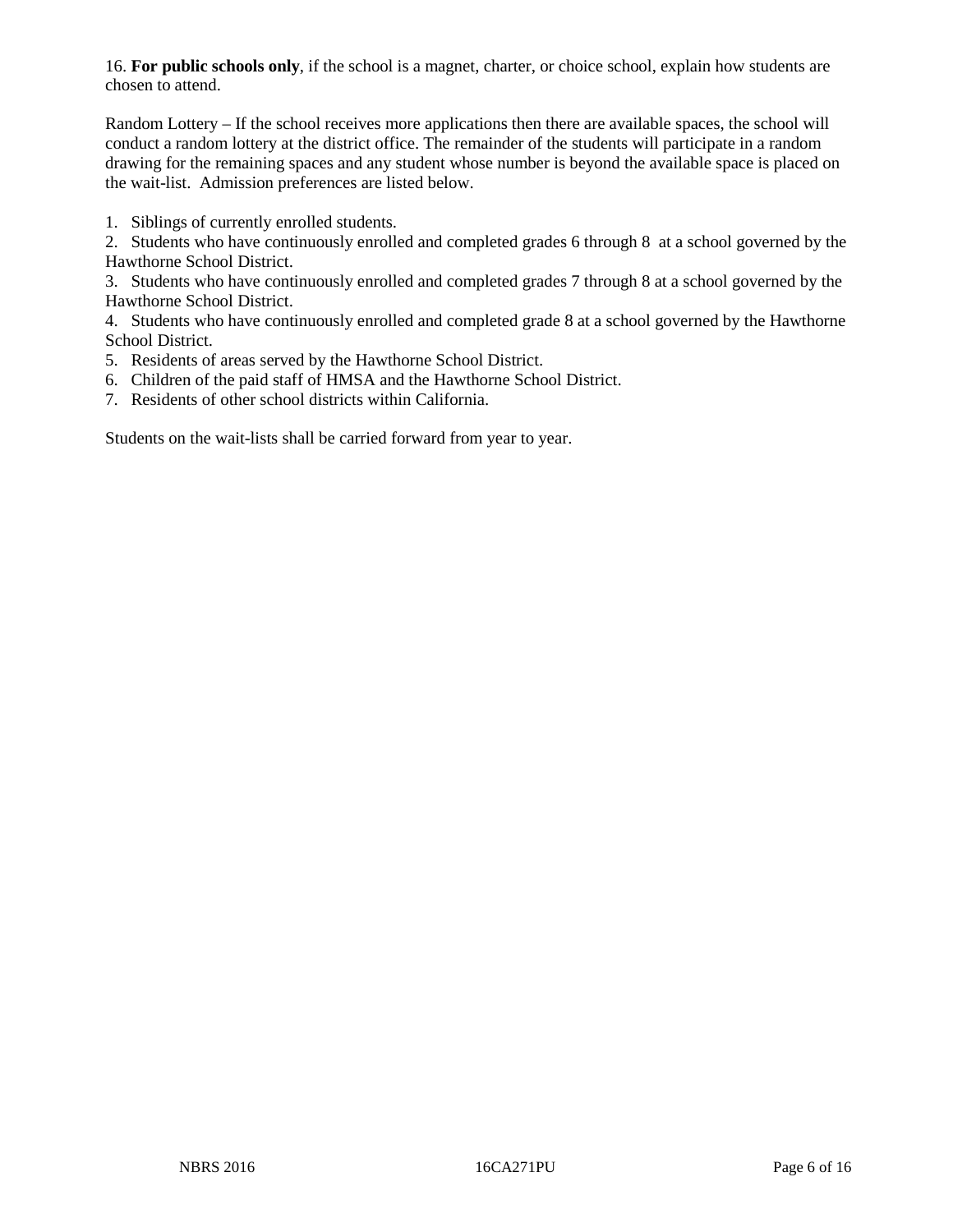# PART III – SUMMARY

Hawthorne Math and Science Academy (HMSA) is a dependent, public charter high school serving the community of Hawthorne, California. HMSA was chartered in 2003 by the Hawthorne School District to provide a choice for students seeking a college preparatory high school experience. One grade was added each year with the first graduation taking place in June 2007.

HMSA currently serves a diverse, low socio-economic population of 553 students. According to current demographic data, 73% of students are Hispanic/Latino, 11% Asian, 11% African-American, 4% White, and 1% Native Hawaiian. HMSA students originate from hardworking families of which 77% depend on the free/reduced priced lunch program, and 23% of parents do not have a high school diploma or declined to state their educational background. Hawthorne census data shows that 19.2% of households live in poverty, in comparison to 15.9% in California; 18% of residents earned a Bachelor's degree, statewide it is 30.7%; Median household income is \$44,649, compared to \$61,094 in the state. In addition, 4.6% of students receive Special Education Services, and 50.9% of students were classified as English Learners during their K-12 education.

Admission is not based on academic criteria, however students must complete an application that is distributed by administration during informational meetings in late fall. About 75% of the students attending HMSA come from the Hawthorne School District attendance area. The remaining students come from a variety of neighboring districts and from public, private, and charter middle schools. All accepted students will complete an Academic Performance Contract designed to help students and their families understand academic benchmarks to achieve college admission.

In order to make students competitive in the college admission process, HMSA graduation requirements exceed the University of California's college subject area requirements. Students must complete a third year of social science, a fourth year of math, a third and fourth year of lab science and a third year of a language other than English to be eligible to graduate. In addition, HMSA prides itself in successfully preparing students for a college education by engaging students with a rigorous curriculum that demands student accountability and content standard mastery. The instructional program addresses the Common Core State Standards, and all courses meet University of California (UC) admission requirements. A variety of Advanced Placement (AP) courses that span all content areas are offered, so that students experience the rigor of challenging coursework that will prepare them for postsecondary education. HMSA has implemented into the daily student schedule, a College Prep (CP) curriculum that offers academic support for students who have learning gaps that need to be addressed so that they can be college ready. Teachers are committed to student success by offering after school tutoring.

HMSA completed the Western Association of Schools and Colleges (WASC) accreditation process in the spring of 2014 and earned the maximum six-year accreditation. HMSA has been recognized both locally and nationally by several other entities. Most recently in 2016, HMSA was honored as the sole California recipient of the ACT College and Career Transition Award, and will be considered along with other state exemplars for national recognition. HMSA was also among one of the selected schools to receive the 2015 California's Gold Ribbon Award. Also in 2015, U.S. News and World Report awarded HMSA gold medal status and ranked it #62 in the country, #19 amongst U.S. charter high schools, and #12 amongst high schools in California. Newsweek Magazine ranked HMSA #47 nationally amongst schools serving a large number of students from low income households. Other past recognitions include being ranked fourth best charter high school in the Los Angeles area in 2013 by USC, being named to the California Business for Education Excellence Foundation Honor Roll for five years, and receiving the Title I Academic Achievement award for seven consecutive years.

HMSA earned the prestigious U.S. Blue Ribbon Award in 2010. This recognition bolstered school and community pride. The prestige of the award also forged stronger ties with area businesses. Specifically, partnerships with professional organizations have led to the creation of enrichment programs that benefit students' college and career exploration. Space X and TRW have contributed to curriculum that expose students to STEM careers. The National Park Service has accepted HMSA students to partake in the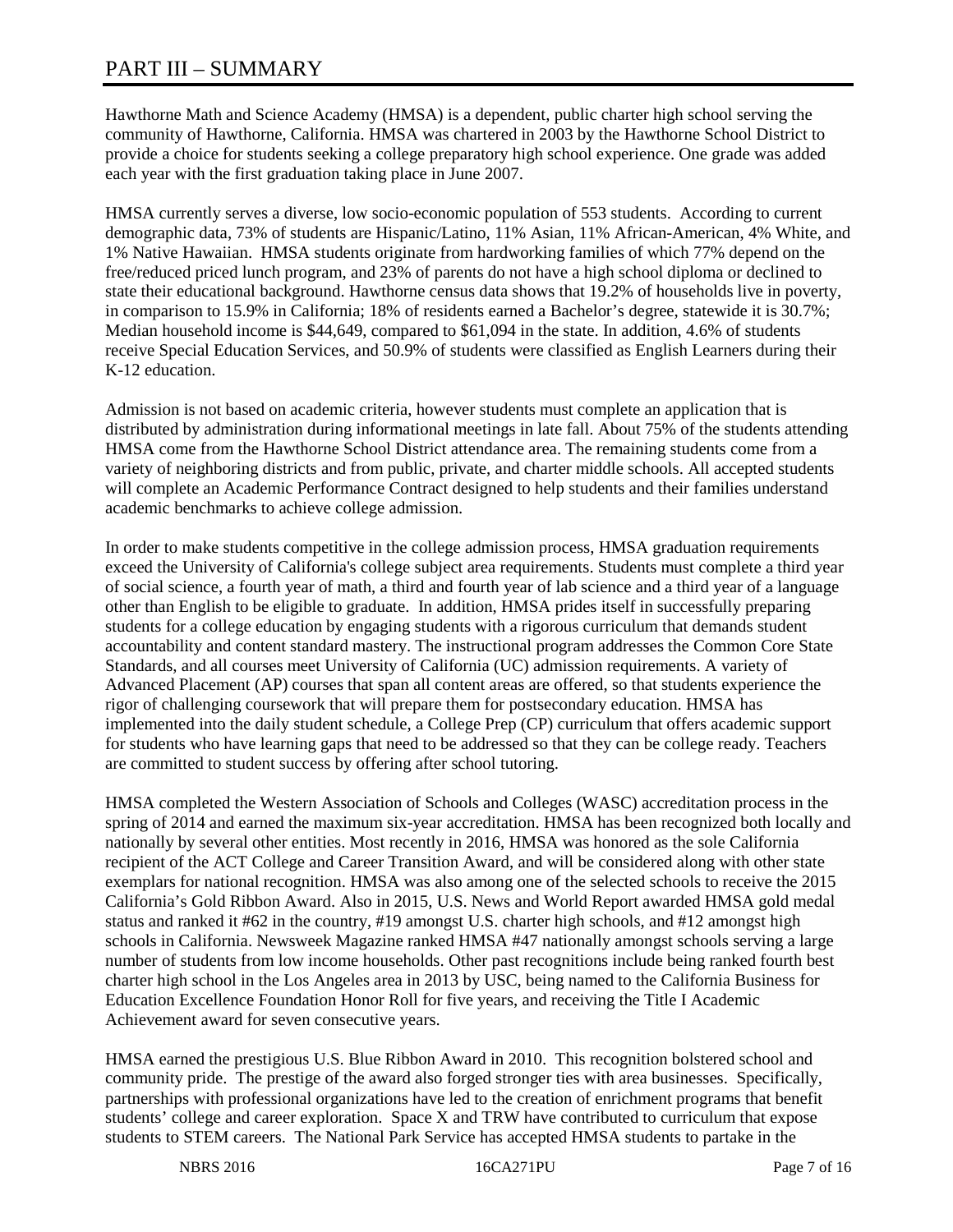Forestry Challenge and provided virtual field trips to Yellowstone National Park. UCLA Interaxon is an organization that sends undergraduate students to be guest lecturers in HMSA science classrooms. The Puente Hills Sanitation District and West Basin Municipal Water District has hosted our Environmental Science students to tour facilities. Furthermore, the award has given the school the ability to serve as the driving force for organizing and facilitating an annual Symposium for High Performing Charter Schools to increase the quality of instruction and achievement in the greater Los Angeles area.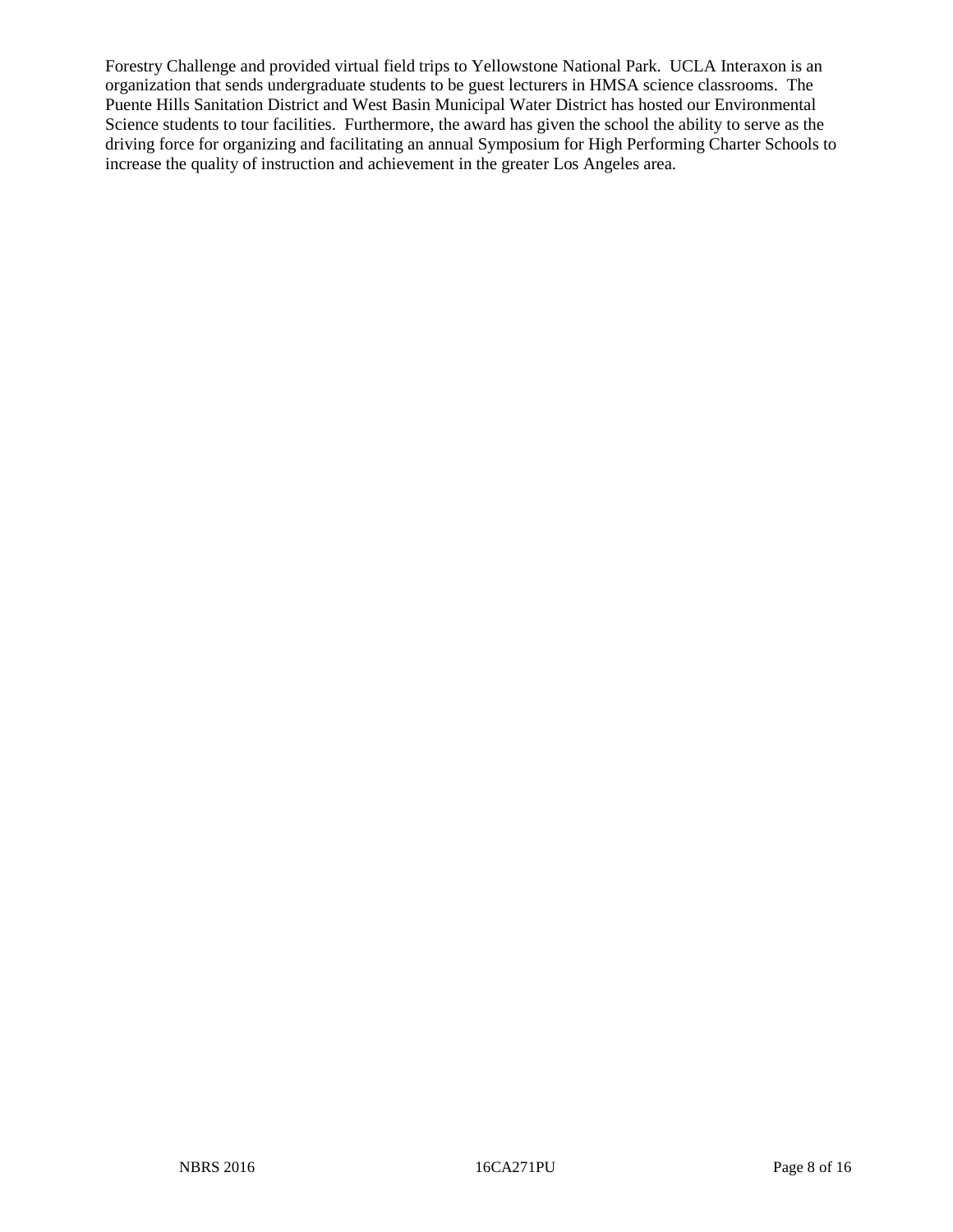# 1. Core Curriculum:

The focus of the English department is to help students acquire foundational skills to become better readers, speakers, listeners, and writers. Students read a variety of texts ranging in complexity and point of view as they fulfill their four-year English requirement. Grade-level course readers were created so that students can easily and directly respond to the text. Critical thinking is achieved through text-dependent questions and real-life connections. Independent, self-selected reading is encouraged through our school library and Accelerated Reader rewards program. Advanced Placement (AP) English Literature and Composition is offered to students who complete the summer homework. Students write frequently and for different purposes. To give each other support and feedback, they work in writing groups modeled off of the California Writing Project. They share their work verbally in these workshops and also in on-line discussion forums like Edmodo. All grade levels use Common Core rubrics to revise and assess writing. Students also have opportunities to publish and share their work with larger audiences. Grade level college prep intervention courses are offered to students performing below grade level to improve foundational skills. Tutoring is available to all students, as are study guide questions for review.

Four years of mathematics is required for graduation, and students progress through Algebra 1, Algebra 2, Geometry, Trigonometry, Pre-Calculus, AP Calculus AB and BC. To fill in learning gaps prior to high school, an Algebra awareness curriculum is offered to students who struggle on the math placement assessment. An Algebra 1 challenge test is offered to incoming freshmen who have taken Algebra 1 in middle school, so that they may be placed in Algebra 2 and be on an accelerated path to take AP Calculus in twelfth grade. A challenge test is also offered after Geometry completion for students to skip Trigonometry and be placed in Pre-Calculus. Students who are performing below standard in their current math course are placed in a College Prep intervention course with their math teacher to provide further assistance before they go home and attempt homework on their own. In addition, all math teachers are available for after-school tutoring. To meet the rigor required by the instructional shifts found in Common Core State Standards and to implement the mathematical practices, teachers have participated in professional development that focuses on inquiry-based lesson design and on-going classroom formative assessments.

Students are required to take four years of laboratory science at HMSA. Scientific inquiry is driven by literacy and strong mathematical skills. A serious effort is put into balancing science with a holistic disciplinary approach that connects concepts to the world around them. All students are required to take Biology in ninth grade and Chemistry in tenth grade. Students select courses to fulfill an additional life science and physical science course. Anatomy/Physiology, Environmental Science, Physics, AP Physics, AP Environmental Science, and AP Biology are options for students on the HMSA campus. Data collection and data analysis are the foundational skills of the science program. Student support is offered through daily after-school tutoring, and technology resources that are used in the classroom and required in homework. The use of hands-on inquiry, combined with technology, provides the necessary tools to utilize different modalities in learning.

The Social Studies department addresses the content standards outlined in the California Curriculum Framework for History-Social Science. Tenth grade students cover World History, Culture, and Geography in The Modern World. Eleventh grade students learn about United States History and Geography in the Twentieth Century. Finally, twelfth grade students are enrolled in semester courses of American Government and Economics. Foundational skills are taught through lectures, which are often frontloaded with vocabulary or context via concrete examples. Topic-related stories and background information is presented to allow students to access abstract concepts. Students are exposed to multiple modalities of learning and are given the opportunity to demonstrate their knowledge in a variety of ways, including multiple choice and free response/essay assessments, oral presentations, artwork that demonstrates content knowledge, and classroom discussion and debate. AP class options are offered for all three courses. To assist struggling students, the Social Studies teachers make each lecture's PowerPoint available to be printed ahead of time, allow ample time for student thought and response, facilitate peer learning, and have office hours for individual guidance.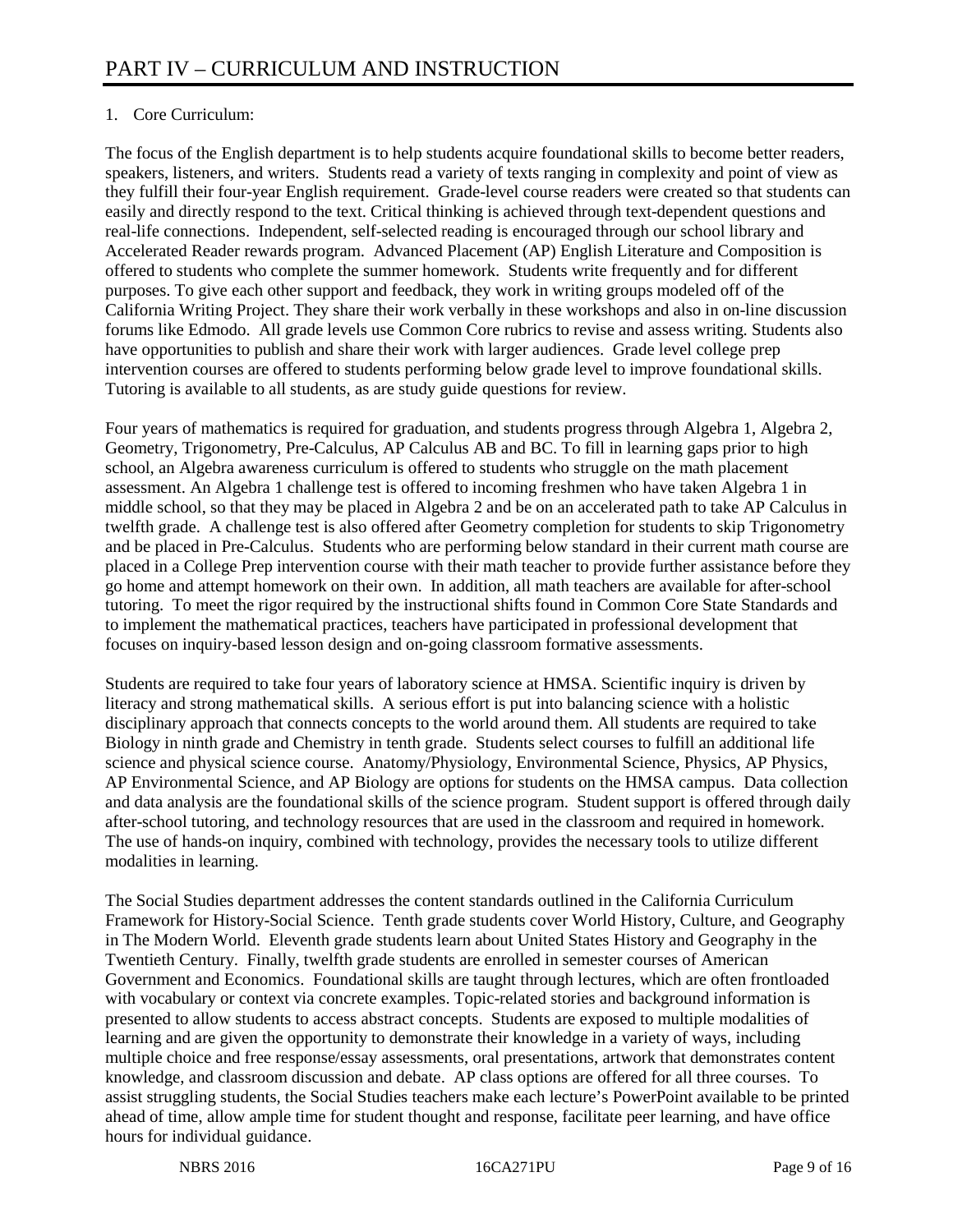HMSA is committed in preparing students for college and career through a rigorous, standards-based curriculum and developing study skills, self-reflective practices, and a growth mindset. Classroom instruction requires students to collaborate in pairs and groups. Project-based learning projects develop research skills and challenge students to manage time effectively to meet due dates. Teachers stress the importance of effective note-taking and teach study skills through midterm and final review sessions. Recently, HMSA was recognized as the sole California recipient of the ACT College and Career Transition Award for its success in bridging the high school experience to higher learning.

#### 2. Other Curriculum Areas:

All eleventh grade students are required to take Visual Arts, a year-long course that fulfills the visual and performing art "f" requirement for UC admission. The course uses inquiry-based instruction that challenges students to make aesthetic decisions rooted in solid design principles, knowledge of art history and personal meaning. Students exercise their artistic perception by viewing, discussing and writing about art from many time periods and cultures. Through lectures and readings, students learn about various periods and movements in art history. Arts skills required by business and industry are researched, as well as the work of contemporary artists who have explored new aesthetic territory. Additionally, students express their creative vision by composing images in a variety of two-dimensional media. Another objective of the course is to teach students to analyze and critique aesthetic qualities of their own artworks and the work of others.

Students in ninth and tenth grade are required to take Physical Education. Students are taught teamwork by working together in a variety of sports. The students build cardiovascular and muscular strength through a variety of activities. They are taught proper technique to avoid injuries and given guidance to develop a lifelong fitness plan. Students learn proper eating habits and food selection to help with weight management. The dangers of alcohol, tobacco and drugs are also addressed in these courses.

All ninth grade students are required to take a semester-long health class to receive a high school diploma. Life Skills topics are explored that affect physical and social-emotional well-being. Students learn to assess their health, communicate their feelings and needs, and practice positive behaviors and habits. Units in coping strategies, decision-making, and goal setting are taught to aid students through challenging situations.

All students are required to take three years of Spanish to fulfill the language other than English "e" requirement for UC admission. The summer prior to ninth grade, students with native speaking skills are assessed to determine placement into Spanish 1, an introductory course, or Spanish for Native Speakers 1. Students progress through two more years of Spanish curriculum and have the option to enroll in AP Spanish Language. Teachers utilize scaffolding, make connections to English Common Core State Standards, and draw on prior knowledge to help students learn new vocabulary, syntax, and grammar. The curriculum features cultural studies of Spanish-speaking countries. To enrich the cultural aspect, a Multicultural Festival is held annually as a culmination celebration of student learning. In preparation for this event, students do research to showcase their culture and the cultures of their peers.

All students are required to take a semester-long Introduction to Computers course in ninth grade based on the National Education Technology Standards. Through the course, students become proficient in word processing, presentation software, and spreadsheet and graph creation. A unit on Digital Citizenship teaches students to evaluate Internet sources and to be responsible with social media, so that technology is used appropriately.

Finally, HMSA offers courses to meet the "g" College-preparatory elective requirement for UC admission with 30-50 students enrolled in each course. Elective options are Exploring Computer Science, Entrepreneurship, and Anthropology. In the Exploring Computer Science elective, students focus on conceptual ideas of computing to understand why certain tools or languages are utilized to solve particular problems. Topics such as interface design, limits of computers, and societal and ethical issues are explored.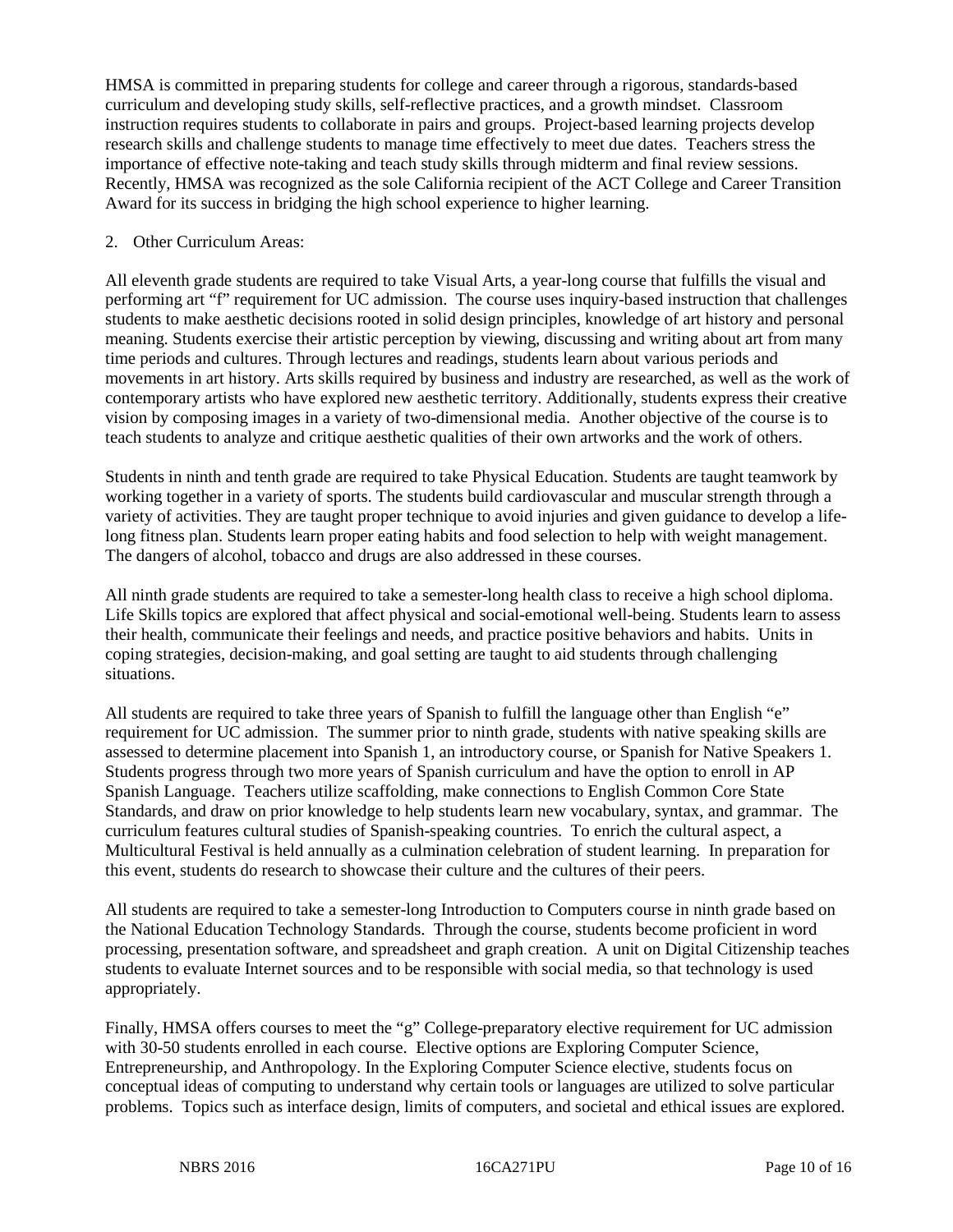Entrepreneurship teaches presentation, leadership, and problem-solving skills for students to contribute to the economy either by running their own businesses or by joining the workforce. Students work to create and implement business plans. Financial literacy skills are developed to teach students how to earn and manage money. The course is sponsored by the Network for Teaching Entrepreneurship (NFTE), a nonprofit organization.

Anthropology and Visual Anthropology exposes seniors to a lecture-based curriculum that challenges them to process and analyze college level content. In addition to participating in lecture and discussion, students engage in online discussion boards where they post opinions and ideas, analyze other students' posts, and defend their own opinions. Students are also required to deliver an 8-10 minute presentation on a subculture, learn about and produce their own photographs for analysis, and create a one-minute commercial or political advertisement.

# 3. Instructional Methods and Interventions:

The full implementation of Common Core State Standards required a shift in instructional strategies and teaching practices. This shift was facilitated by the District's Common Core Transition Team, as well as teacher observations, collaboration and other related professional development. All teachers use instructional materials that include universal access components that meet the needs of English Learners, Reclassified English Learners, low-income students and other at-risk student groups.

Learning targets are displayed in every classroom for the day's lesson. The content skill or concept is outlined for students to identify how the lesson will guide them toward standards mastery. Included in the learning target is a reference to why this new learning is relevant to the students outside of the classroom.

To aid students with inquiry-based instruction and cooperative learning, common discussion starters and norms for collaboration were implemented district-wide to facilitate extended discourse. Students engage in Socratic Seminars to articulate their processing of information and are required to provide evidence to support their arguments in English and Social Studies classes.

The Cornell note-taking format is used across all contents, and students are taught how to use their notes to review and study before assessments. To access complex text, strategies such as close reading of key passages within a larger assigned text, text annotation, and rereading for a purpose are explicitly taught so that students can incorporate them into their personal practice. Many assignments are open-ended and are easily adaptable to students' differing ability levels. In general, high-achieving students have freedom to dig deeper, while struggling students have step-by-step guidelines and often peer support to meet challenging tasks.

Research is a critical college skill and as such, it is an integral part of all courses. In science classes, every lab investigation requires research to be done. Formal research reports are a component of all major projects. APA format is introduced and taught as part of the writing process. A great emphasis is placed on the process of developing a report or essay. Peer editing is structured so that students can be a resource to each other and evaluate each other's work for improvement.

Additionally, all teachers are available for tutoring. Some teachers meet with students before or after school, some tutor during lunch, and all communicate via email. The tutoring schedule, posted in classes and online, is given to students and parents during conferences.

4. Assessment for Instruction and Learning and Sharing Assessment Results:

HMSA uses a variety of assessment methods to monitor the progress of our program in relation to student outcomes. Grade-level teams meet regularly to discuss pedagogy and data. Our Administrative Team meets with students and parents routinely to discuss academic progress. The counselor meets with students to conduct a graduation and college eligibility check. Recently, Naviance, a college and career readiness online tool, was implemented to facilitate analysis of PSAT, SAT, ACT, AP data, College Acceptances, and Alumni College Persistency Rates.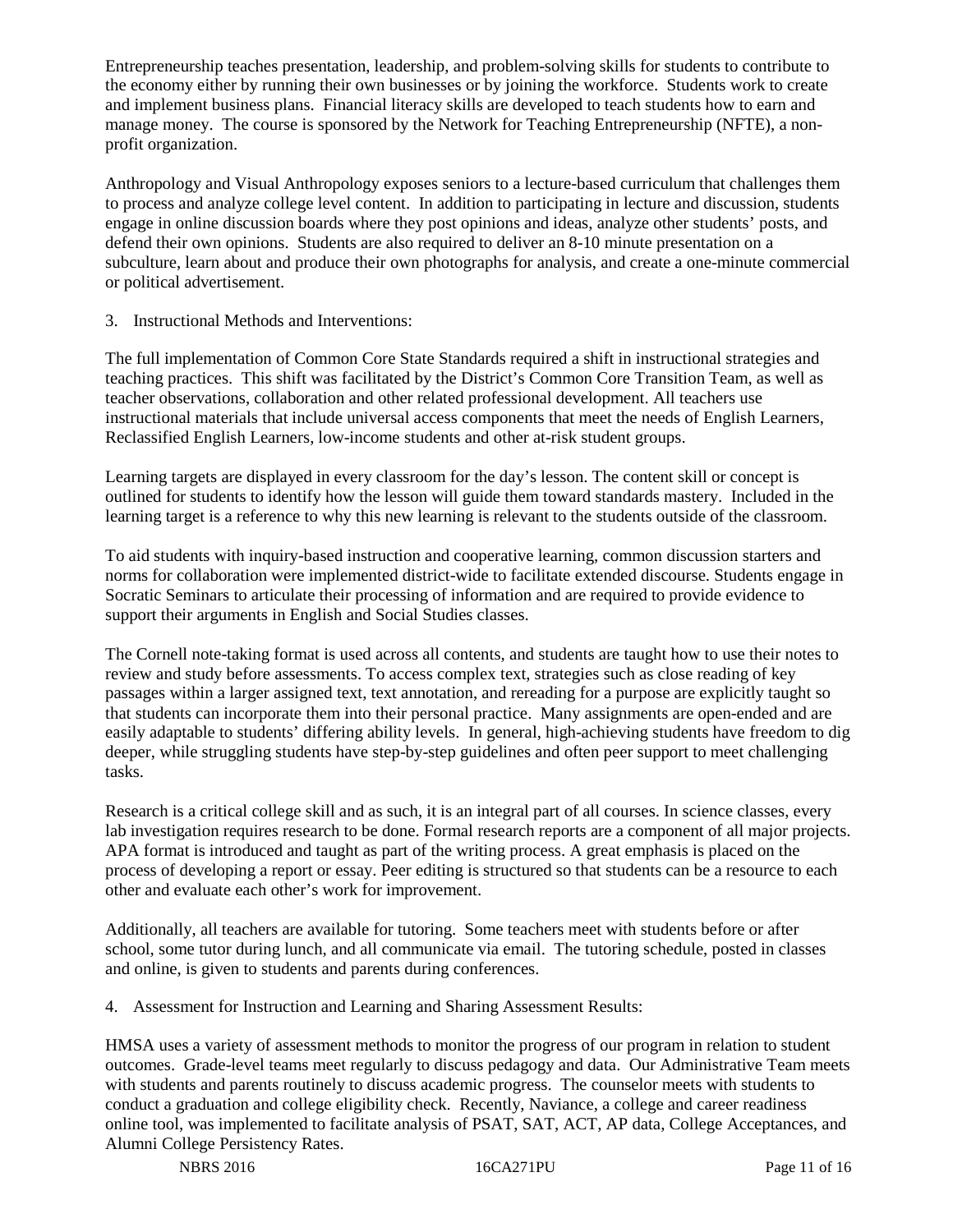Administrators and teachers also gather and analyze data from a variety of local, state, and national assessments. Local assessments include quizzes and tests, midterms and finals, and student grades. Additional analysis includes data from the California English Language Development Test (CELDT), Advanced Placement (AP) courses, and SAT and ACT examinations. Every student must take both the SAT and ACT at least once as a condition of graduation.

The Smarter Balanced Interim Assessment Blocks for English and mathematics are administered to measure progress towards mastery of the Common Core Standards. Departments analyze results to identify students who need to be targeted for intervention. HMSA students' 2015 Summative Smarter Balanced results outperform Los Angeles County and California achievement averages. In English Language Arts/Literacy, 96% of eleventh graders met or exceeded standards on the assessment, while the county average was 55%, and 56% state-wide. In Mathematics, 75% of students met or exceeded standards on the assessment, while in the county average was 25%, and 29% state-wide. A workshop was created for parents on how to read their child's score report. The California State Universities System uses these scores for their Early Assessment Program (EAP). Students at the met or exceeded standards levels are deemed conditionally ready for English and/or mathematics college-level coursework and are exempt from taking entry-level placement exams.

Both students and staff analyze PSAT/NMST results. The test is administered free-of-charge to every student in grades 9-11 during the regular school day. Teachers review how to analyze PSAT results and guide students to reflect on areas of growth and set goals. 2015 PSAT performance shows that HMSA tenth and eleventh grade students outperformed state and national averages. The maximum mean score on the PSAT is 1520. The mean total score for HMSA tenth graders was 966, while the California mean was 897, and nation-wide it was 931. Even more impressive, HMSA eleventh graders had a mean total score of 1032, compared to the 984 California mean score, and 1008 national mean score.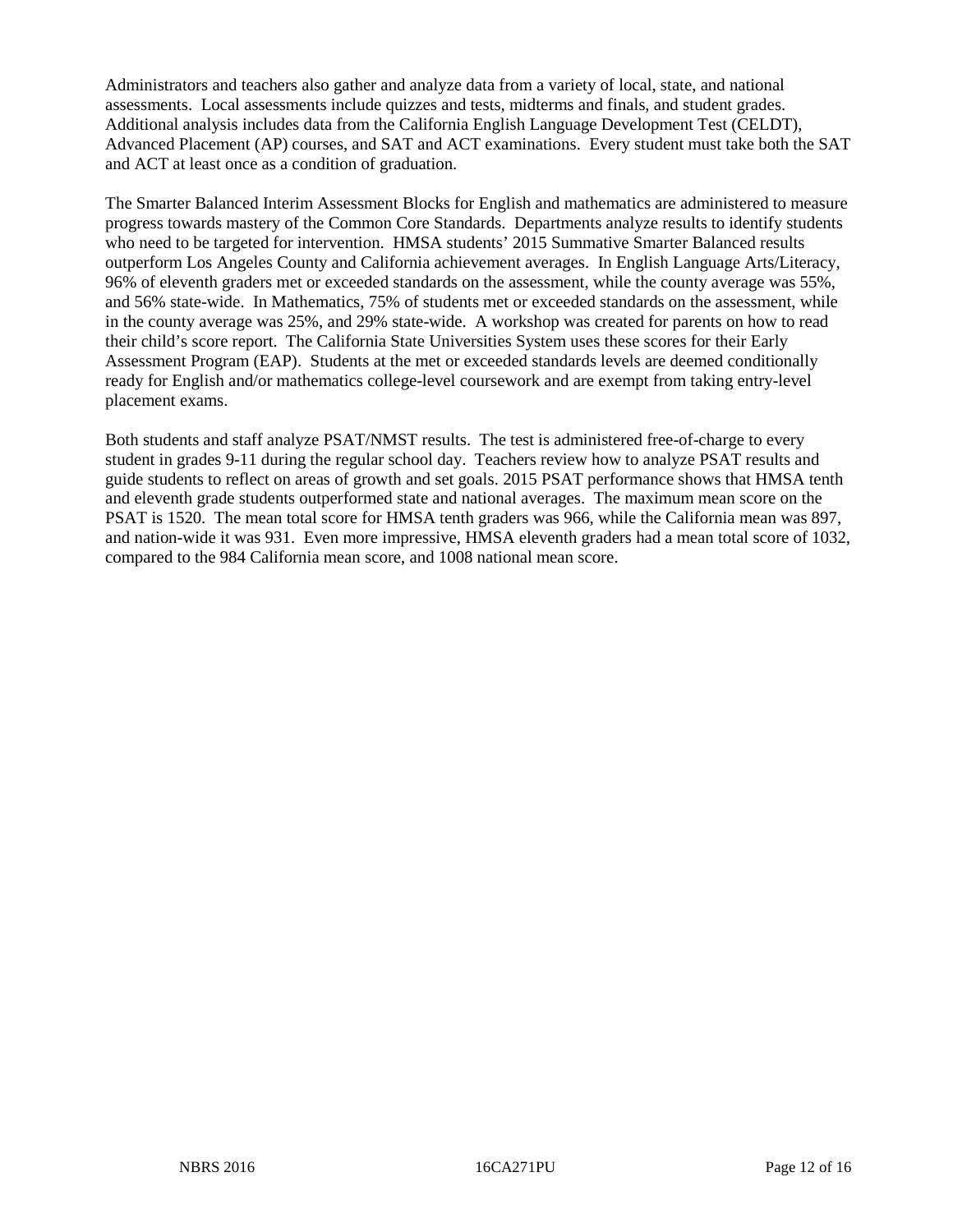## 1. School Climate/Culture:

HMSA staff engage in a constant cycle of reflection to ensure continual program improvement and to accelerate the impact for student success. Student preparation for the rigorous HMSA academic program is a current focus. All incoming students attend Summer Bridge, a week-long program that includes a College Planning module aimed to help students gain understanding about the importance of grades, especially in ag courses for college admission. To support students throughout the school year, a Transition Specialist addresses the academic and social-emotional needs of ninth graders and credit deficient tenth graders by meeting regularly to develop individual learning plans, facilitating a weekly mentoring program, and monitoring academic progress.

Scheduled into the school day are English and math intervention support courses. English Language Development is provided for English Learners so they can attain language proficiency while completing ag approved English classes. A Strategies for Success course provides a small-group setting with peer tutors for students with IEPs and 504 Plans. Other students are enrolled in courses that cover the college admission process, prepare them for college entrance assessments, challenge them to be reflective, and encourage them to set personal goals.

To balance their academic lives, all students may participate in extracurricular activities that are directed by staff who are essential in fostering a student culture that develops academic and social skills. Content teachers serve as staff advisers for the Associated Student Body, Key Club, Newspaper, Yearbook, Black Student Union, Muslim Student Association, Tolerance Club, and Environmental Club. HMSA athletes are coached by content teachers to compete against other small charter and private schools in Cross Country, Soccer, Volleyball, Baseball, and Softball. Teachers lead efforts for the annual Multicultural Celebration that showcases students' diverse cultures by modeling traditional attire, creating visual and performance art, and providing food for the event.

HMSA has fostered relationships with local organizations to give students experiences that may influence their career paths. Students explore STEM careers through Math Engineering Science Achievement (MESA) hosted by USC. Musical talent is developed through SLAM!, a performing arts program facilitated by UCLA music students. SpaceX is located in the community and sponsors a hands-on design and engineering course for students and hosts tours of their facilities. The Hawthorne Police Department sponsors LifeSail, a program in which students are mentored to design, construct, and sail an 8-foot boat. Entrepreneurship is nurtured through the Business Plan Challenge sponsored by the Network for Teaching Entrepreneurship (NFTE).

2. Engaging Families and Community:

To assist parents with limited experience navigating the education system, HMSA leadership hosts parent meetings to inform them how to best support their child to be college ready. Ninth grade meetings focus on graduation requirements and a-g requirements. Tenth and eleventh grade meetings focus on college admission assessments and the different types of college institutions. Finally, twelfth grade parents are presented with information about college application deadlines and financial aid opportunities. Student workshops differentiated by each grade level are facilitated by counselors, who provide students with a College Portfolio that covers graduation requirements, time management, test taking strategies, goal setting, college planning, career planning, and social-emotional health.

Additionally during the 2015-2016 school year, the Hawthorne Parent Academy (HPA) was established in a joint effort with Hawthorne School District Family Outreach personnel. At HMSA, HPA seminars are scheduled to cover study skills, social media and technology, academic integrity, and managing stress. Parent participation is monitored through an HPA Passport and participants will be recognized at the end of the school year.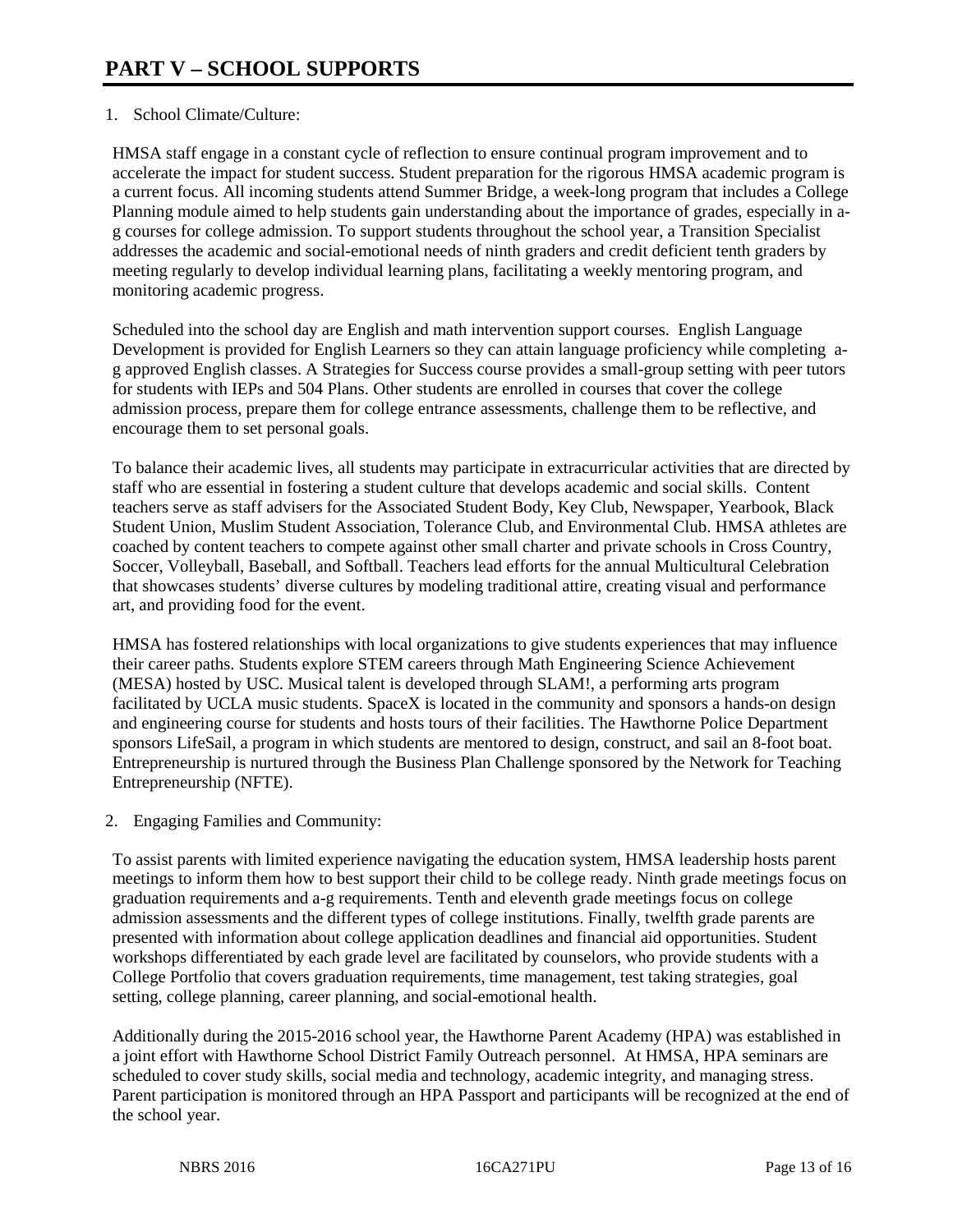Strong parental involvement is essential to the success of HMSA's model program. All parents are asked to contribute 40 hours of community service each year. Parental involvement is encouraged monthly through the Parent Booster Club, School Site Council, and English Learner Advisory Committee meetings. Invitations to parent meetings are sent via monthly calendars, weekly all-calls, the outdoor marquee, and the school's website. All correspondence is provided in both English and Spanish and Spanish language translation is available at all meetings. Attendance at all parent-involvement activities is documented through sign-in sheets. Academic progress reports are sent home regularly that require parent signatures. In addition, PowerSchool Parent is accessible on-line to all families to monitor grades and attendance.

HMSA's Parent Center is easily accessible and contains a small meeting area, computer stations, and reference material available for check out. The school also documents and investigates all informal and formal complaints. A parent survey is administered annually for feedback on academic program, school safety, communication, and parent education.

It is important that HMSA students be service-oriented and to this end, they are also required to complete 100 hours of community service to receive a diploma. Students must serve a non-profit organization and record hours on a log that is submitted prior to graduation. HMSA students serve the community by working local fundraising events, mentoring younger students, and seeking out opportunities to benefit others.

## 3. Professional Development:

The overall goal for professional development at HMSA continues to adapt to the changing standards landscape and the ever-changing needs of our students. We are continuously looking to go from good to great. We have managed to close the achievement gap for a majority of our students, but not all. To this end, in partnership with UCLA Center X, a tailored professional development model was implemented in 2015 that focused on literacy in all content areas. Common strategies for close reading, classroom discourse, and writing were developed through cross-curricular collaboration. In addition, staff members were allowed to choose from a menu of workshops hosted on campus to further support their professional growth. Topics included the shifts in the new SAT, creating rubrics to support Long-Term English Learners, engaging students with critical media projects, and showcasing student work through student-run websites. Additionally, a series of professional development for math content teachers has focused on Common Core State Standards, English Language Learner support, and technology resources for student engagement, instruction, and assessment. Learning Walks with CollegeBoard Math Coaches have focused on determining effectiveness of instruction and facilitating reflective conversations with teachers.

Administrators attended professional development sessions focused on Common Core State Standards and Learning Targets. This content was then refocused, presented to teachers and monitored through weekly classroom observations. Also, teachers and administrators participated in and presented at several Charter School Symposiums in order to share best practices at small schools focused on college preparation. Both Advanced Placement (AP) teachers and Non-AP teachers attend AP Summer Institute Trainings.

Most recently, the Hawthorne School District engaged in a multi-year professional development partnership with UCLA Center X to close achievement/opportunity gaps. The focus of the partnership is to promote equitable outcomes and culturally-responsive leadership in all areas. School visits will gauge school culture and lead administrators through a reflective process in social justice to better serve the community.

Staff and academic departmental meetings are frequent, and there is scheduled time for grade-level collaboration, enabling teachers of different subjects to "get on the same page" with respect to students' academic and social needs. Teachers complete collaboration worksheets/surveys after each grade-level collaboration meetings. Teacher input is used to plan additional collaboration and professional development. Besides departmental meetings and grade-level collaboration, teachers are encouraged to observe others within their department and grade-level. They are also encouraged to observe teachers from other schools with similar programs.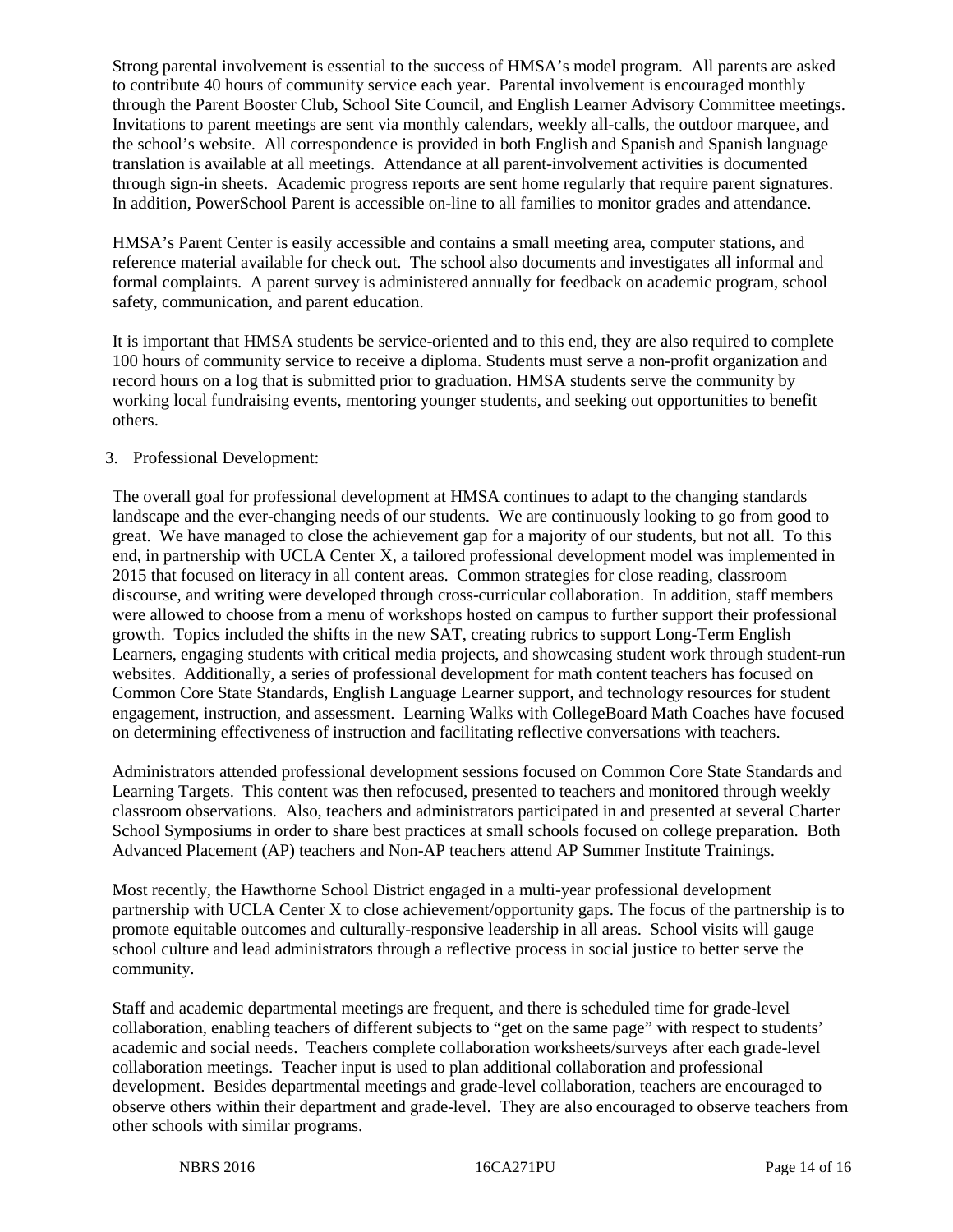#### 4. School Leadership:

HMSA's leadership team is comprised of the principal, assistant principal, two counselors, school psychologist, Transition Specialist, and Projects and Activities Teacher. The team meets weekly to collaborate on school activities, discuss improvements to site protocols, and share concerns brought up by staff, teachers, students, and parents. The leadership team maintains an open door policy for all HMSA stakeholders.

Each grade level is designed to accommodate approximately 150 students, so that each grade-level cohort has six teachers, one per subject area. Grade-level meetings are held for teachers to collaborate on common teaching strategies and student expectations. These meetings are also an opportunity for teachers to identify students who are struggling academically or exhibiting at-risk behavior. Most recently, the focus of grade-level meetings has been the implementation of Positive Behavior Supports to further develop school culture. Teachers collaborate on student incentives, reinforcement activities, and nominate candidates for semi-annual student recognition awards that highlight students who exemplify motivation, accountability, respect, and citizenship.

Each department elects their own chair who leads regularly scheduled department meetings that follow an agenda to maximize efficiency. Teachers of the same content area share the same prep period to facilitate time for collaboration and classrooms for content-like teachers are located on the same floor to develop comradery. Teachers are available for after-school tutoring and often service students who are not on their roster on days that their colleagues are not scheduled for after-school support. HMSA's school library and computer lab are also accessible to students after school due to the willingness of teachers to supervise these locations beyond the school day.

Staff is surveyed by administration to receive feedback on the effectiveness of administration's communication, to evaluate staff morale, to reflect on academic program, and to determine staff needs. The 2016 staff survey results reinforced the effectiveness of Summer Bridge program to prepare incoming students for the rigorous curriculum and to build student accountability. Teachers also shared that the Transition Specialist position added in 2015, has been a vital intervention in assisting struggling ninth graders and credit-deficient students. In 2016, HMSA added a second counselor to share the student caseload. Survey results show that staff believe that the addition of this position has had a positive impact on students' academic achievement and social-emotional needs.